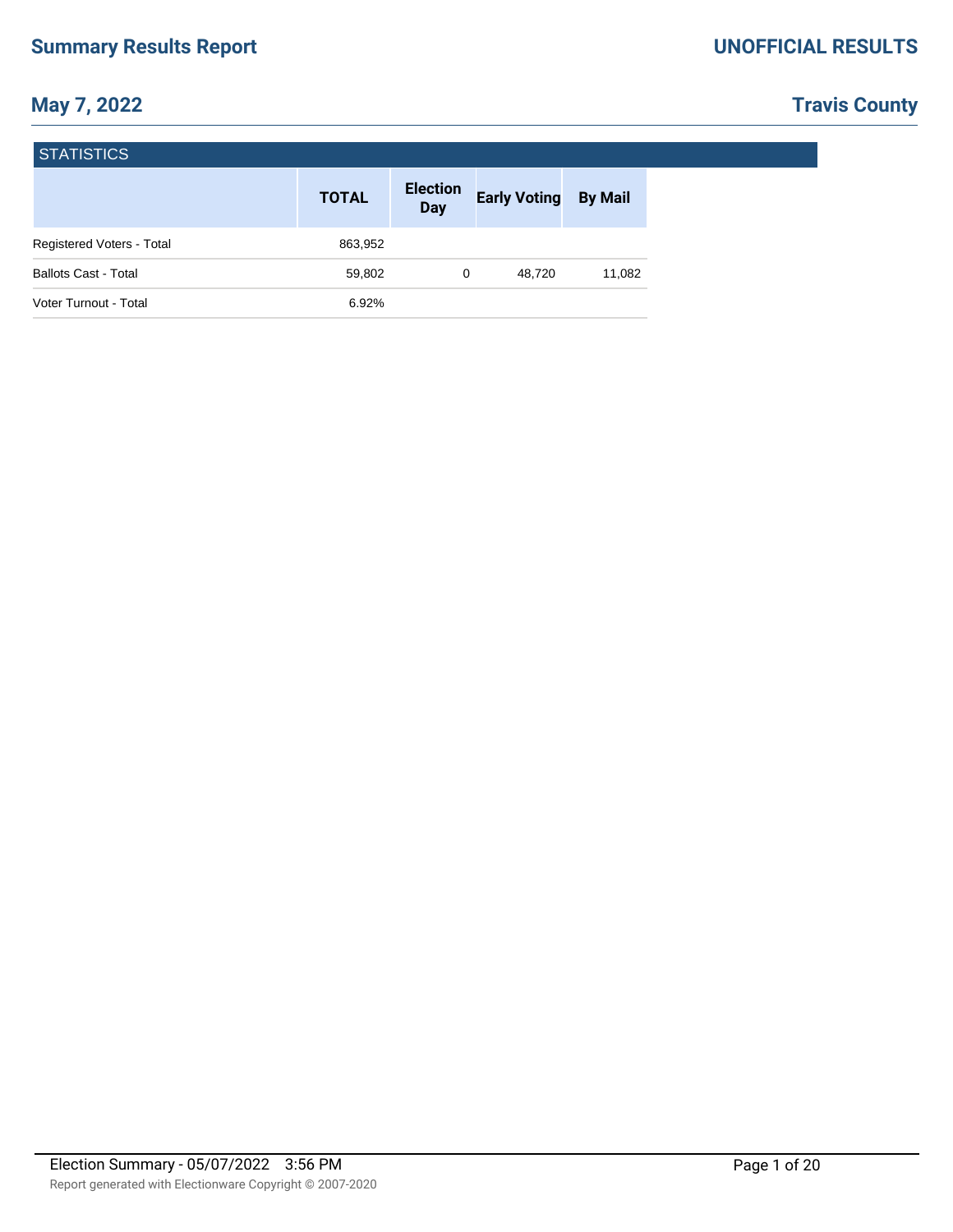# **Travis County**

### **State of Texas Proposition 1**

Vote For 1

|         | <b>TOTAL</b> | VOTE % | <b>Election</b><br>Day | <b>Early Voting</b> | <b>By Mail</b> |
|---------|--------------|--------|------------------------|---------------------|----------------|
| For     | 51,022       | 88.64% | 0                      | 41,371              | 9,651          |
| Against | 6,537        | 11.36% | 0                      | 5,344               | 1,193          |

### **State of Texas Proposition 2**

Vote For 1

|         | <b>TOTAL</b> | VOTE % | <b>Election</b><br>Day | <b>Early Voting By Mail</b> |       |
|---------|--------------|--------|------------------------|-----------------------------|-------|
| For     | 47,675       | 81.68% | 0                      | 38,267                      | 9,408 |
| Against | 10,690       | 18.32% | 0                      | 9,109                       | 1,581 |

### **City of Bee Cave Mayor**

Vote For 1

|             | <b>TOTAL</b> | VOTE % | Election<br>Day | <b>Early Voting By Mail</b> |    |
|-------------|--------------|--------|-----------------|-----------------------------|----|
| John Colman | 286          | 24.85% | 0               | 270                         | 16 |
| Kara King   | 865          | 75.15% | 0               | 821                         | 44 |

### **City of Bee Cave Council Member**

Vote For 2

|                      | <b>TOTAL</b> | VOTE % | <b>Election</b><br><b>Day</b> | <b>Early Voting By Mail</b> |    |
|----------------------|--------------|--------|-------------------------------|-----------------------------|----|
| <b>Courtney Hohl</b> | 539          | 52.74% | 0                             | 505                         | 34 |
| Andrew Rebber        | 483          | 47.26% | 0                             | 457                         | 26 |

#### **City of Austin Proposition A**

|         | <b>TOTAL</b> | VOTE % | Election<br>Day | <b>Early Voting By Mail</b> |       |
|---------|--------------|--------|-----------------|-----------------------------|-------|
| For     | 32,051       | 83.88% | 0               | 25,481                      | 6,570 |
| Against | 6,159        | 16.12% | 0               | 5,097                       | 1,062 |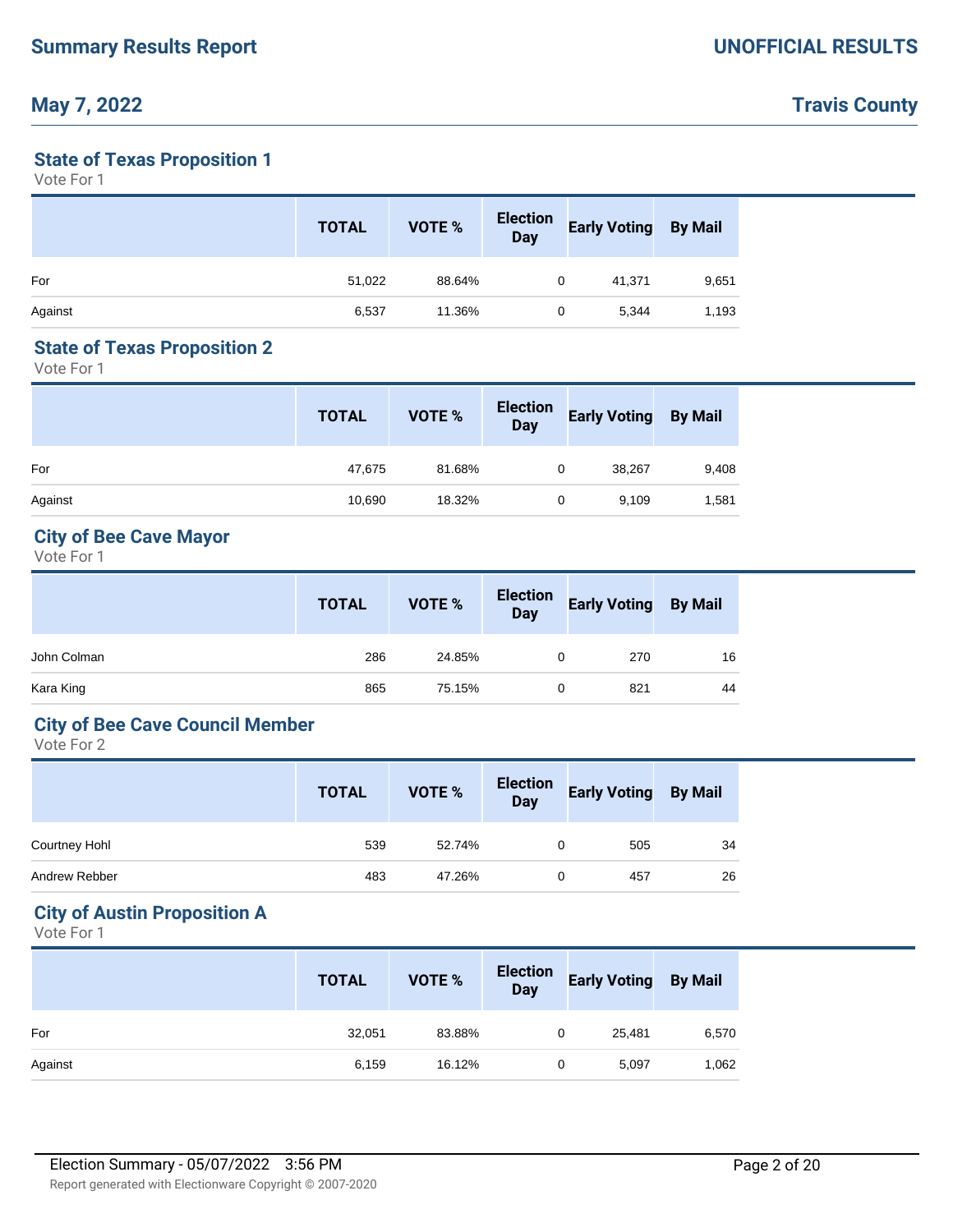### **City of Cedar Park Mayor**

Vote For 1

|                    | <b>TOTAL</b> | VOTE % | <b>Election</b><br>Day | <b>Early Voting</b> | <b>By Mail</b> |
|--------------------|--------------|--------|------------------------|---------------------|----------------|
| Jim Penniman-Morin | 331          | 63.53% | 0                      | 288                 | 43             |
| Claudia Chavez     | 41           | 7.87%  | 0                      | 28                  | 13             |
| Mike Guevara       | 149          | 28.60% | 0                      | 131                 | 18             |

#### **City of Cedar Park Council Place Two**

Vote For 1

|              | <b>TOTAL</b> | VOTE % | Election<br>Day | <b>Early Voting By Mail</b> |    |
|--------------|--------------|--------|-----------------|-----------------------------|----|
| Collin Klein | 134          | 27.46% | 0               | 119                         | 15 |
| Mel Kirkland | 354          | 72.54% | 0               | 307                         | 47 |

## **City of Cedar Park Council Place Four**

Vote For 1

|               | <b>TOTAL</b> | VOTE % | <b>Election</b><br>Day | <b>Early Voting By Mail</b> |    |
|---------------|--------------|--------|------------------------|-----------------------------|----|
| Eric Boyce    | 359          | 72.97% |                        | 315                         | 44 |
| Dorian Chavez | 133          | 27.03% |                        | 112                         | 21 |

#### **City of Cedar Park Council Place Six**

Vote For 1

|               | <b>TOTAL</b> | VOTE % | Election<br>Day | <b>Early Voting By Mail</b> |    |
|---------------|--------------|--------|-----------------|-----------------------------|----|
| Tim Kelly     | 160          | 32.06% | 0               | 130                         | 30 |
| Heather Jefts | 339          | 67.94% | 0               | 301                         | 38 |

#### **City of Cedar Park Texas Proposition A**

|         | <b>TOTAL</b> | VOTE % | Election Early Voting By Mail |    |
|---------|--------------|--------|-------------------------------|----|
| For     | 380          | 72.66% | 328                           | 52 |
| Against | 143          | 27.34% | 121                           | 22 |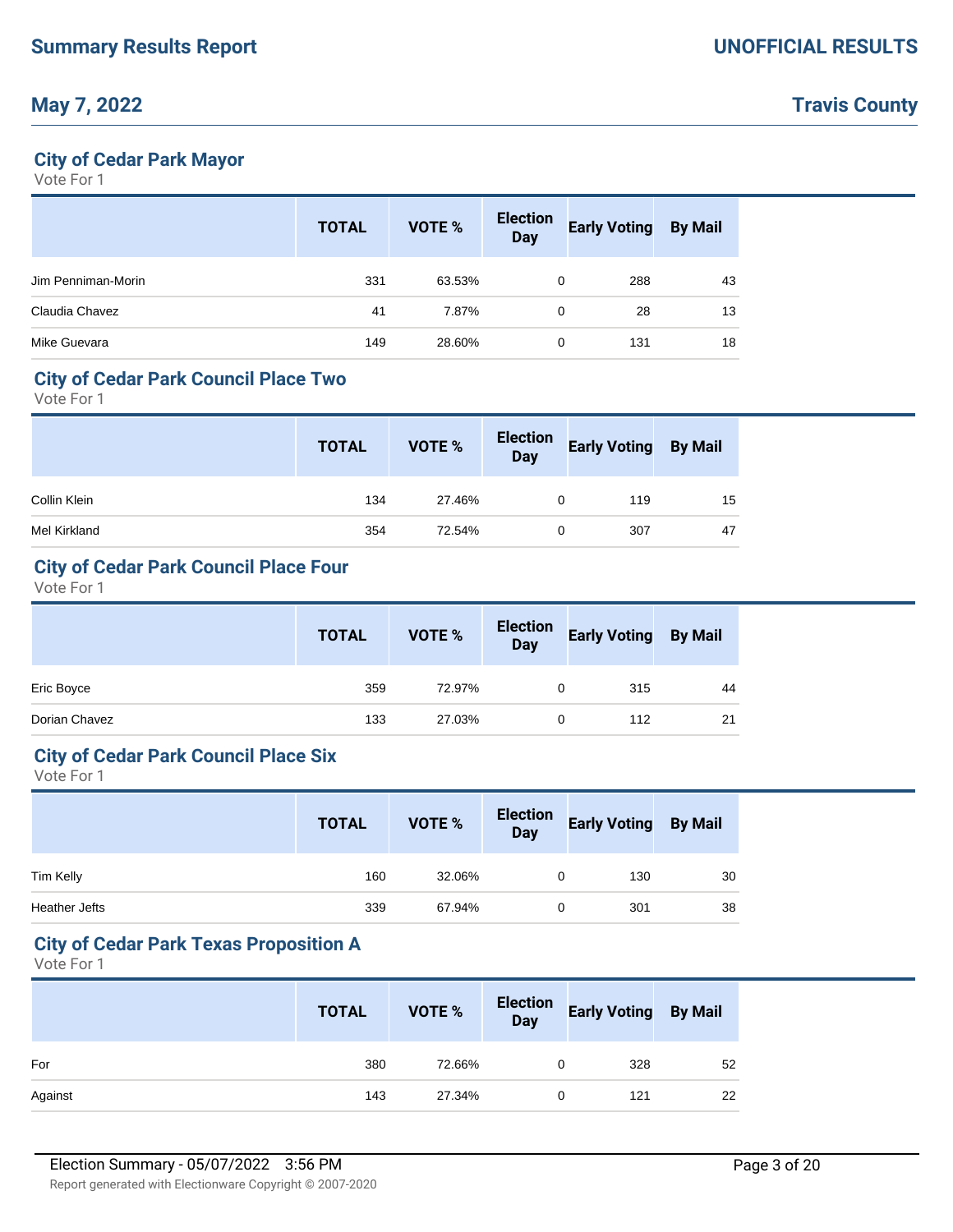## **Travis County**

#### **City of Cedar Park Texas Proposition B**

Vote For 1

|         | <b>TOTAL</b> | <b>VOTE %</b> | Election<br>Day | <b>Early Voting</b> | <b>By Mail</b> |
|---------|--------------|---------------|-----------------|---------------------|----------------|
| For     | 376          | 71.89%        | 0               | 327                 | 49             |
| Against | 147          | 28.11%        | 0               | 123                 | 24             |

#### **City of Cedar Park Texas Proposition C**

Vote For 1

|         | <b>TOTAL</b> | VOTE % | Election<br>Day | <b>Early Voting By Mail</b> |    |
|---------|--------------|--------|-----------------|-----------------------------|----|
| For     | 405          | 77.74% | 0               | 345                         | 60 |
| Against | 116          | 22.26% | 0               | 103                         | 13 |

### **City of Elgin Mayor At - Large**

Vote For 1

|                           | <b>TOTAL</b> | <b>VOTE %</b> | <b>Election</b><br>Day | <b>Early Voting</b> | <b>By Mail</b> |
|---------------------------|--------------|---------------|------------------------|---------------------|----------------|
| Stephanie McBurney Lippke | 14           | 36.84%        |                        | 10                  | 4              |
| Theresa McShan            | 24           | 63.16%        |                        | 21                  | 3              |

## **City of Elgin Ward 2**

Vote For 1

|                       | <b>TOTAL</b> | VOTE % | <b>Election</b><br>Day | <b>Early Voting By Mail</b> |          |
|-----------------------|--------------|--------|------------------------|-----------------------------|----------|
| YaLecia Love          | 12           | 38.71% |                        | 12                          | $\Omega$ |
| Charles "Chuck" Swain | 19           | 61.29% |                        | 13                          | 6        |

### **City of Elgin Ward 3**

|              | <b>TOTAL</b> | VOTE % | <b>Election</b><br><b>Day</b> | <b>Early Voting</b> | <b>By Mail</b> |
|--------------|--------------|--------|-------------------------------|---------------------|----------------|
| Thomas Ibis  | 2            | 33.33% | 0                             |                     | $\Omega$       |
| Al Rodriguez | 4            | 66.67% |                               |                     |                |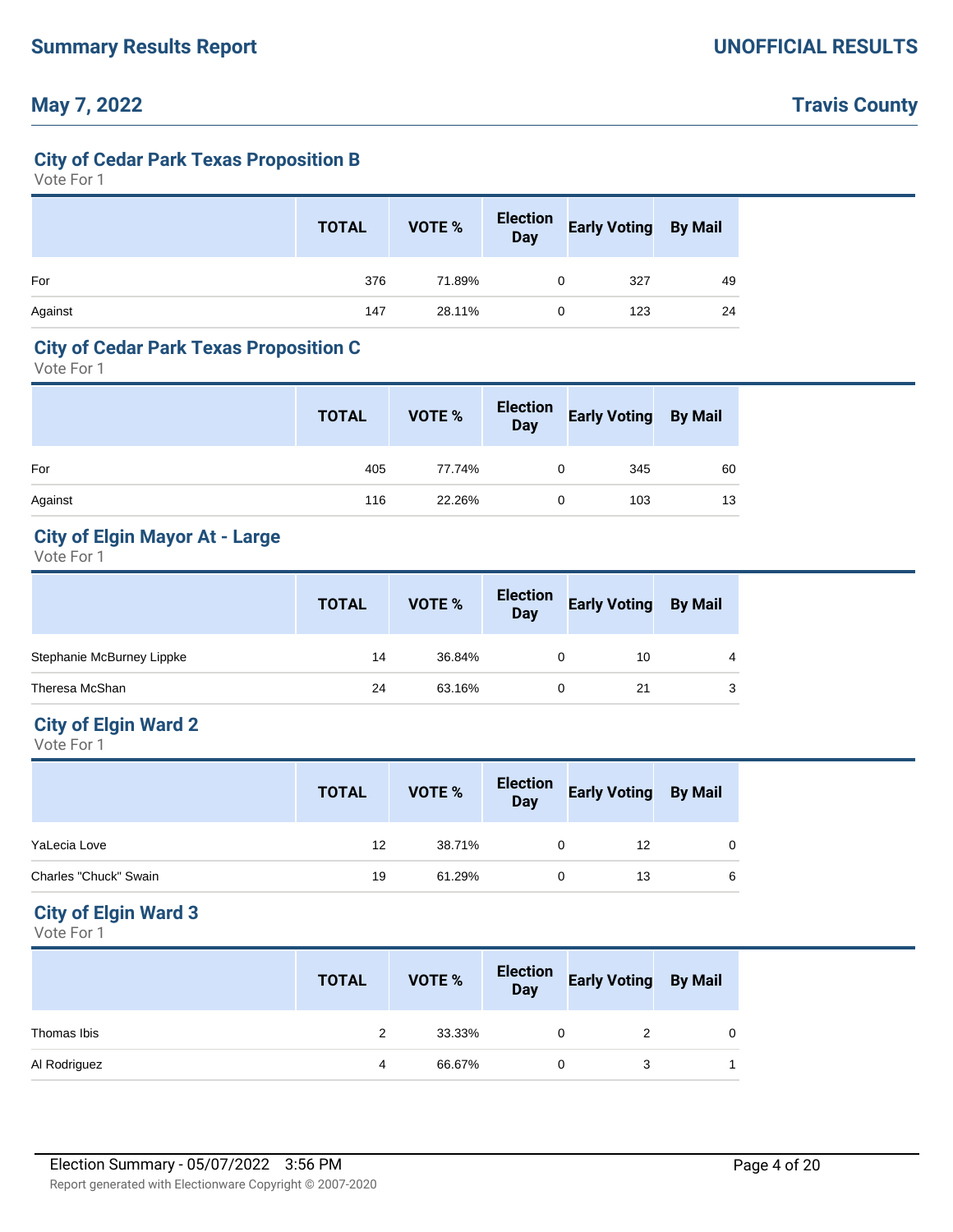**Travis County**

### **City of Lakeway Councilmembers**

Vote For 3

|                    | <b>TOTAL</b> | <b>VOTE %</b> | <b>Election</b><br><b>Day</b> | <b>Early Voting</b> | <b>By Mail</b> |
|--------------------|--------------|---------------|-------------------------------|---------------------|----------------|
| Louis Mastrangelo  | 1,659        | 20.75%        | 0                             | 1,460               | 199            |
| Connie Ditto       | 709          | 8.87%         | 0                             | 627                 | 82             |
| Steven C. Smith    | 1,496        | 18.71%        | $\mathbf 0$                   | 1,327               | 169            |
| Nina Davis         | 954          | 11.93%        | 0                             | 820                 | 134            |
| Jennifer Szimanski | 1,666        | 20.83%        | 0                             | 1,518               | 148            |
| Kelly Brynteson    | 1,513        | 18.92%        | 0                             | 1,395               | 118            |

### **City of Leander Councilmember Place 1**

Vote For 1

|                          | <b>TOTAL</b> | VOTE % | <b>Election</b><br>Day | <b>Early Voting By Mail</b> |    |
|--------------------------|--------------|--------|------------------------|-----------------------------|----|
| Kathryn Pantalion-Parker | 513          | 67.41% | 0                      | 472                         | 41 |
| <b>Trey Schisser</b>     | 248          | 32.59% | 0                      | 216                         | 32 |

#### **City of Leander Councilmember Place 3**

Vote For 1

|                    | <b>TOTAL</b> | <b>VOTE %</b> | <b>Election</b><br><b>Day</b> | <b>Early Voting</b> | <b>By Mail</b> |
|--------------------|--------------|---------------|-------------------------------|---------------------|----------------|
| Juan Alanis        | 150          | 19.84%        | 0                             | 128                 | 22             |
| <b>Steve Hanes</b> | 154          | 20.37%        | 0                             | 138                 | 16             |
| Roslyn Littles     | 59           | 7.80%         | 0                             | 54                  | 5              |
| David McDonald     | 393          | 51.98%        | 0                             | 365                 | 28             |

#### **City of Leander Councilmember Place 5**

|                      | <b>TOTAL</b> | VOTE % | <b>Election</b><br><b>Day</b> | <b>Early Voting</b> | <b>By Mail</b> |
|----------------------|--------------|--------|-------------------------------|---------------------|----------------|
| Annette Sponseller   | 160          | 21.16% | $\Omega$                      | 144                 | 16             |
| <b>Chris Czernek</b> | 418          | 55.29% | 0                             | 383                 | 35             |
| <b>Bill Louden</b>   | 178          | 23.54% | 0                             | 155                 | 23             |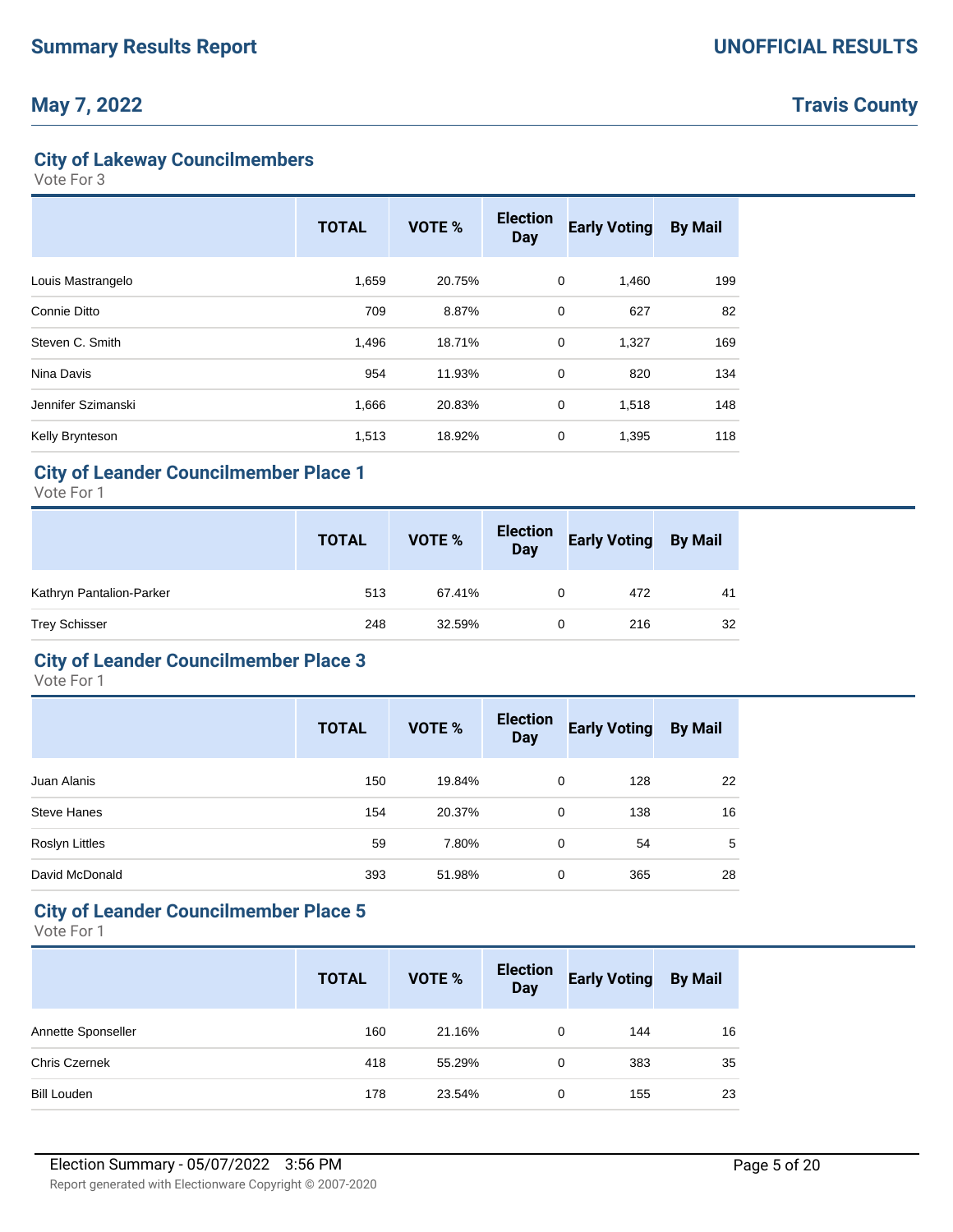## **Travis County**

### **City of Leander Proposition A**

Vote For 1

|           | <b>TOTAL</b> | <b>VOTE %</b> | Election<br>Day | <b>Early Voting By Mail</b> |    |
|-----------|--------------|---------------|-----------------|-----------------------------|----|
| Yes       | 367          | 44.92%        | 0               | 327                         | 40 |
| <b>No</b> | 450          | 55.08%        | 0               | 415                         | 35 |

### **City of Leander Proposition B**

Vote For 1

|           | <b>TOTAL</b> | VOTE % | Election<br>Day | <b>Early Voting By Mail</b> |    |
|-----------|--------------|--------|-----------------|-----------------------------|----|
| Yes       | 367          | 46.05% | 0               | 346                         | 21 |
| <b>No</b> | 430          | 53.95% | 0               | 378                         | 52 |

## **City of Leander Proposition C**

Vote For 1

|           | <b>TOTAL</b> | VOTE % |   | Election Early Voting By Mail<br>Day |    |
|-----------|--------------|--------|---|--------------------------------------|----|
| Yes       | 693          | 86.95% | 0 | 626                                  | 67 |
| <b>No</b> | 104          | 13.05% | 0 | 101                                  | ◠  |

### **City of Leander Proposition D**

Vote For 1

|           | <b>TOTAL</b> | VOTE % | Election<br>Day | <b>Early Voting By Mail</b> |    |
|-----------|--------------|--------|-----------------|-----------------------------|----|
| Yes       | 630          | 79.45% |                 | 570                         | 60 |
| <b>No</b> | 163          | 20.55% | 0               | 152                         | 11 |

#### **City of Leander Proposition E**

|           | <b>TOTAL</b> | VOTE % | Election<br>Day | <b>Early Voting By Mail</b> |    |
|-----------|--------------|--------|-----------------|-----------------------------|----|
| Yes       | 660          | 84.40% | 0               | 599                         | 61 |
| <b>No</b> | 122          | 15.60% | 0               | 112                         | 10 |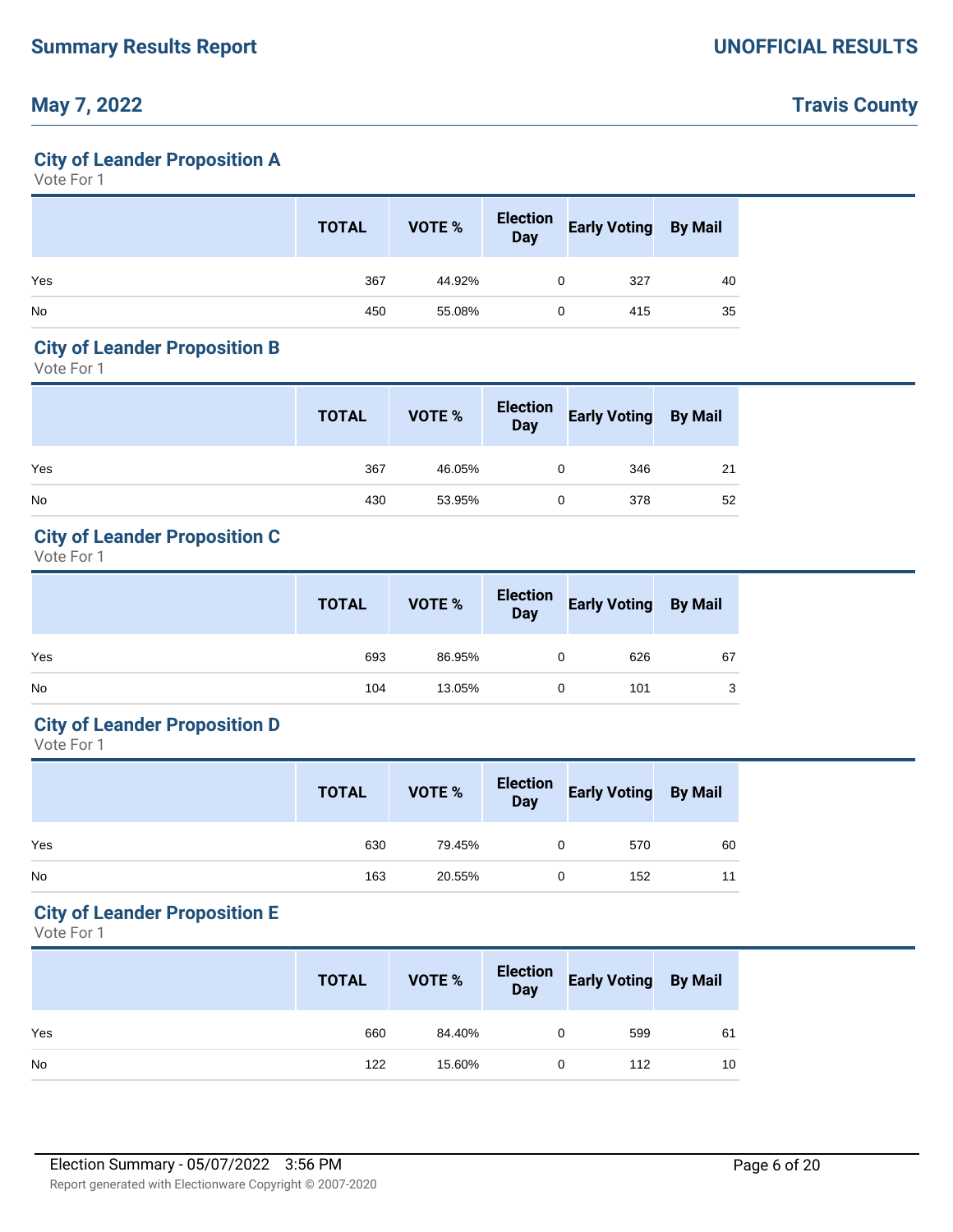# **Travis County**

## **City of Leander Proposition F**

Vote For 1

|           | <b>TOTAL</b> | VOTE % | Election<br>Day | <b>Early Voting By Mail</b> |    |
|-----------|--------------|--------|-----------------|-----------------------------|----|
| Yes       | 680          | 86.08% | 0               | 616                         | 64 |
| <b>No</b> | 110          | 13.92% | 0               | 103                         |    |

## **City of Leander Proposition G**

Vote For 1

|           | <b>TOTAL</b> | VOTE % | Election<br>Day | <b>Early Voting By Mail</b> |    |
|-----------|--------------|--------|-----------------|-----------------------------|----|
| Yes       | 319          | 40.53% | 0               | 285                         | 34 |
| <b>No</b> | 468          | 59.47% | 0               | 431                         | 37 |

### **City of Leander Proposition H**

Vote For 1

|           | <b>TOTAL</b> | VOTE % | Election<br>Day | <b>Early Voting By Mail</b> |    |
|-----------|--------------|--------|-----------------|-----------------------------|----|
| Yes       | 394          | 50.00% |                 | 362                         | 32 |
| <b>No</b> | 394          | 50.00% | 0               | 354                         | 40 |

### **City of Leander Proposition I**

Vote For 1

|           | <b>TOTAL</b> | VOTE % | Election<br>Day | <b>Early Voting By Mail</b> |    |
|-----------|--------------|--------|-----------------|-----------------------------|----|
| Yes       | 442          | 56.45% |                 | 399                         | 43 |
| <b>No</b> | 341          | 43.55% | 0               | 312                         | 29 |

#### **City of Leander Proposition J**

|           | <b>TOTAL</b> | VOTE % | Election<br>Day | <b>Early Voting By Mail</b> |    |
|-----------|--------------|--------|-----------------|-----------------------------|----|
| Yes       | 712          | 91.75% |                 | 644                         | 68 |
| <b>No</b> | 64           | 8.25%  | 0               | 61                          | 3  |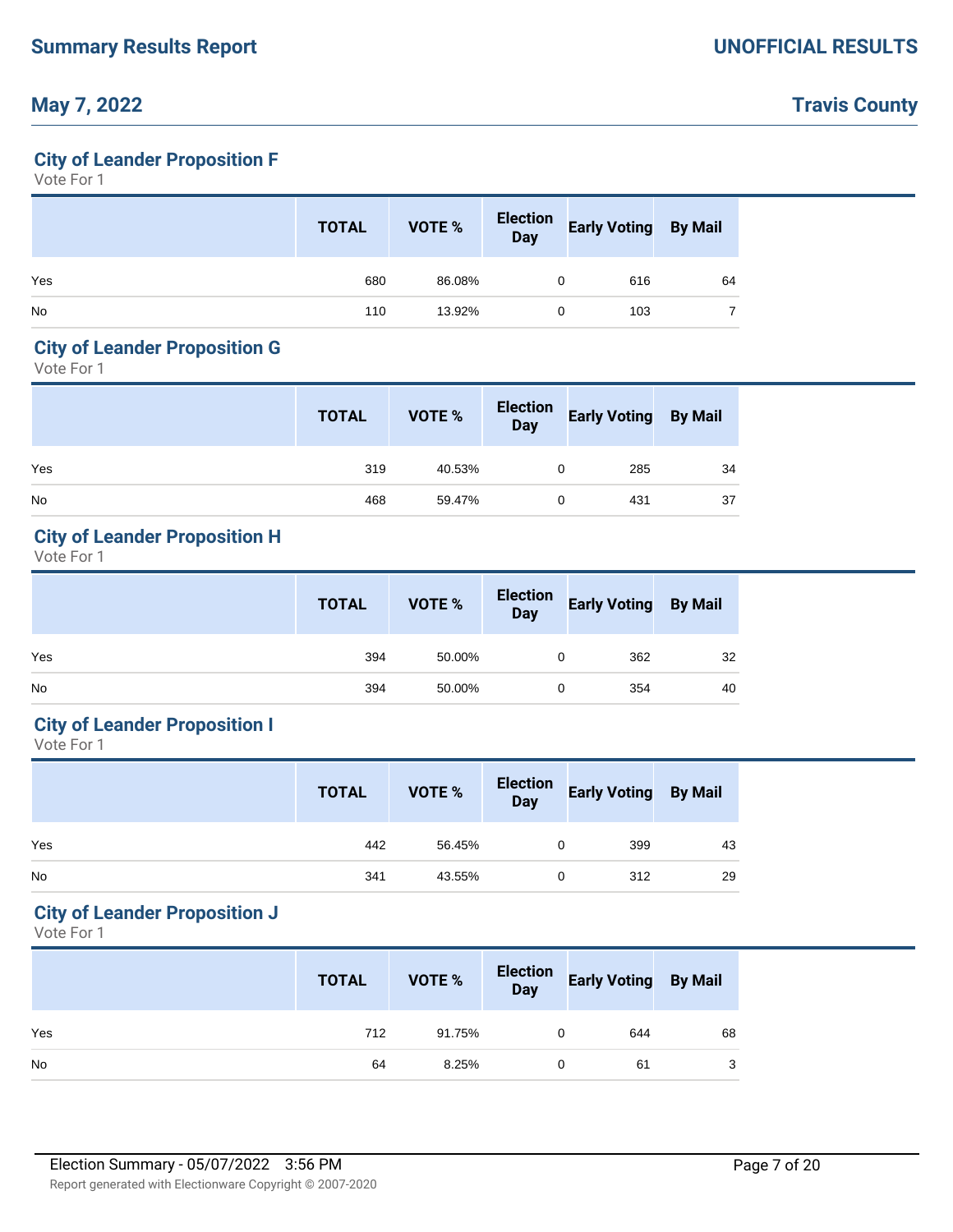## **Travis County**

### **City of Leander Proposition K**

Vote For 1

|           | <b>TOTAL</b> | VOTE % | Election<br>Day | <b>Early Voting By Mail</b> |    |
|-----------|--------------|--------|-----------------|-----------------------------|----|
| Yes       | 416          | 54.03% | 0               | 370                         | 46 |
| <b>No</b> | 354          | 45.97% | 0               | 330                         | 24 |

### **City of Leander Proposition L**

Vote For 1

|           | <b>TOTAL</b> | VOTE % | Election<br>Day | <b>Early Voting By Mail</b> |    |
|-----------|--------------|--------|-----------------|-----------------------------|----|
| Yes       | 466          | 60.13% | 0               | 423                         | 43 |
| <b>No</b> | 309          | 39.87% | $\Omega$        | 280                         | 29 |

### **City of Leander Proposition M**

Vote For 1

|           | <b>TOTAL</b> | <b>VOTE %</b> | Election<br>Day | <b>Early Voting By Mail</b> |    |
|-----------|--------------|---------------|-----------------|-----------------------------|----|
| Yes       | 435          | 56.49%        |                 | 395                         | 40 |
| <b>No</b> | 335          | 43.51%        |                 | 306                         | 29 |

### **City of Leander Proposition N**

Vote For 1

|           | <b>TOTAL</b> | VOTE % | Election<br>Day | <b>Early Voting By Mail</b> |    |
|-----------|--------------|--------|-----------------|-----------------------------|----|
| Yes       | 592          | 76.98% |                 | 547                         | 45 |
| <b>No</b> | 177          | 23.02% |                 | 150                         | 27 |

#### **City of Leander Proposition O**

|           | <b>TOTAL</b> | VOTE % | Election<br>Day | <b>Early Voting By Mail</b> |    |
|-----------|--------------|--------|-----------------|-----------------------------|----|
| Yes       | 488          | 64.98% |                 | 442                         | 46 |
| <b>No</b> | 263          | 35.02% |                 | 239                         | 24 |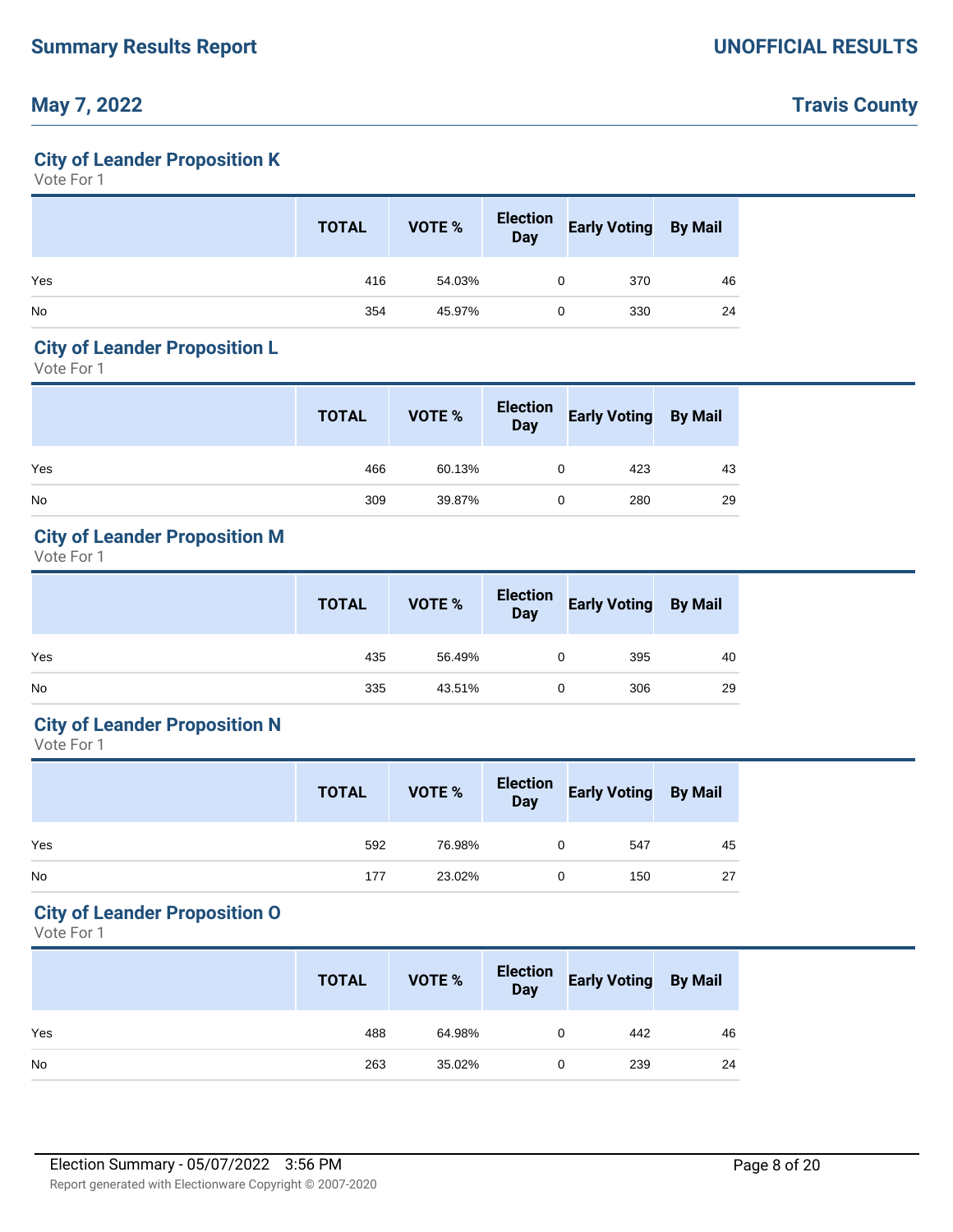## **Travis County**

## **City of Manor City Council Place 6 Unexpired Term**

Vote For 1

|                        | <b>TOTAL</b> | <b>VOTE %</b> | <b>Election</b><br><b>Day</b> | <b>Early Voting</b> | <b>By Mail</b> |
|------------------------|--------------|---------------|-------------------------------|---------------------|----------------|
| <b>Sheila Strutz</b>   | 19           | 11.95%        | $\mathbf 0$                   | 17                  | 2              |
| <b>Neal Edwards</b>    | 17           | 10.69%        | $\mathbf 0$                   | 15                  | 2              |
| Anthony Butler Sr.     | 17           | 10.69%        | $\mathbf 0$                   | 13                  | 4              |
| Kathy White            | 34           | 21.38%        | $\mathbf 0$                   | 30                  | $\overline{4}$ |
| <b>Robert Battaile</b> | 15           | 9.43%         | $\mathbf 0$                   | 14                  | 1              |
| Deja Hill              | 57           | 35.85%        | 0                             | 50                  | 7              |

### **City of Round Rock Council Place 2**

Vote For 1

|                    | <b>TOTAL</b> | VOTE % | Election<br>Day | <b>Early Voting By Mail</b> |  |
|--------------------|--------------|--------|-----------------|-----------------------------|--|
| Caitlin Leggett    | 6            | 46.15% | 0               | 5                           |  |
| <b>Rene Flores</b> |              | 53.85% | 0               | 6                           |  |

### **City of Round Rock Council Place 6**

Vote For 1

|                  | <b>TOTAL</b> | VOTE %  | Election Early Voting By Mail |  |
|------------------|--------------|---------|-------------------------------|--|
| Hilda Montgomery | 12           | 100.00% | 10                            |  |

#### **Dripping Springs ISD Board of Trustees**

|                             | <b>TOTAL</b> | <b>VOTE %</b> | <b>Election</b><br><b>Day</b> | <b>Early Voting</b> | <b>By Mail</b> |
|-----------------------------|--------------|---------------|-------------------------------|---------------------|----------------|
| Joanna Day                  | 2            | 66.67%        | 0                             |                     |                |
| Olivia Barnard              | 0            | $0.00\%$      | 0                             | 0                   | 0              |
| <b>Thaddeus Fortenberry</b> | 1            | 33.33%        | 0                             |                     | 0              |
| Tricia Quintero             | 0            | $0.00\%$      | 0                             | 0                   | 0              |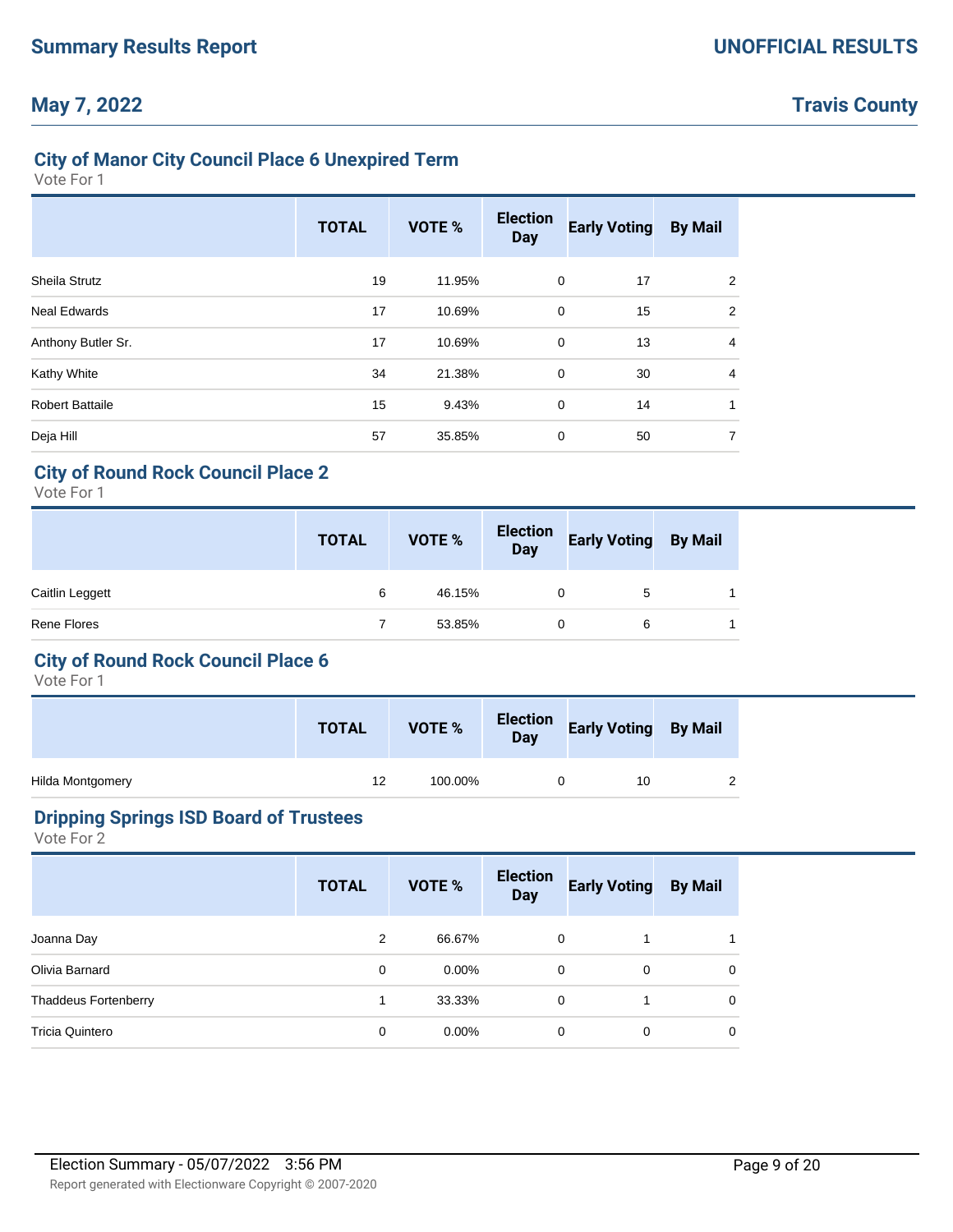# **Travis County**

#### **Eanes ISD Board of Trustees Place 6**

Vote For 1

|                          | <b>TOTAL</b> | <b>VOTE %</b> | <b>Election</b><br><b>Day</b> | <b>Early Voting</b> | <b>By Mail</b> |
|--------------------------|--------------|---------------|-------------------------------|---------------------|----------------|
| <b>Heather Sheffield</b> | 2,972        | 50.86%        | 0                             | 2,545               | 427            |
| Jim Withers              | 2,872        | 49.14%        | 0                             | 2,772               | 100            |

#### **Eanes ISD Board Of Trustees Place 7**

Vote For 1

|                 | <b>TOTAL</b> | VOTE % | <b>Election</b><br><b>Day</b> | <b>Early Voting</b> | <b>By Mail</b> |
|-----------------|--------------|--------|-------------------------------|---------------------|----------------|
| Jay Lamy        | 2,636        | 45.39% | 0                             | 2,562               | 74             |
| David Barrutia  | 141          | 2.43%  | 0                             | 94                  | 47             |
| Ellen Balthazar | 3,030        | 52.18% | 0                             | 2,627               | 403            |

## **Elgin ISD Board of Trustees District 4**

Vote For 1

|               | <b>TOTAL</b> | <b>VOTE %</b> | <b>Election</b><br><b>Day</b> | <b>Early Voting</b> | <b>By Mail</b> |  |
|---------------|--------------|---------------|-------------------------------|---------------------|----------------|--|
| Angie Edmon   | 25           | 62.50%        | 0                             | 15                  | 10             |  |
| Joe Cox       |              | 17.50%        | 0                             | 4                   | 3              |  |
| Stephen Reyes | 8            | 20.00%        |                               | 4                   | 4              |  |

#### **Elgin ISD Board of Trustees District 5**

|                      | <b>TOTAL</b> | <b>VOTE %</b> | <b>Election</b><br><b>Day</b> | <b>Early Voting</b> | <b>By Mail</b> |
|----------------------|--------------|---------------|-------------------------------|---------------------|----------------|
| Duane Weber          | 3            | 6.38%         | 0                             |                     | 2              |
| <b>Patrick Maass</b> | 16           | 34.04%        | $\Omega$                      | 13                  | 3              |
| Sarah Gudenkauf      | 28           | 59.57%        | $\Omega$                      | 21                  |                |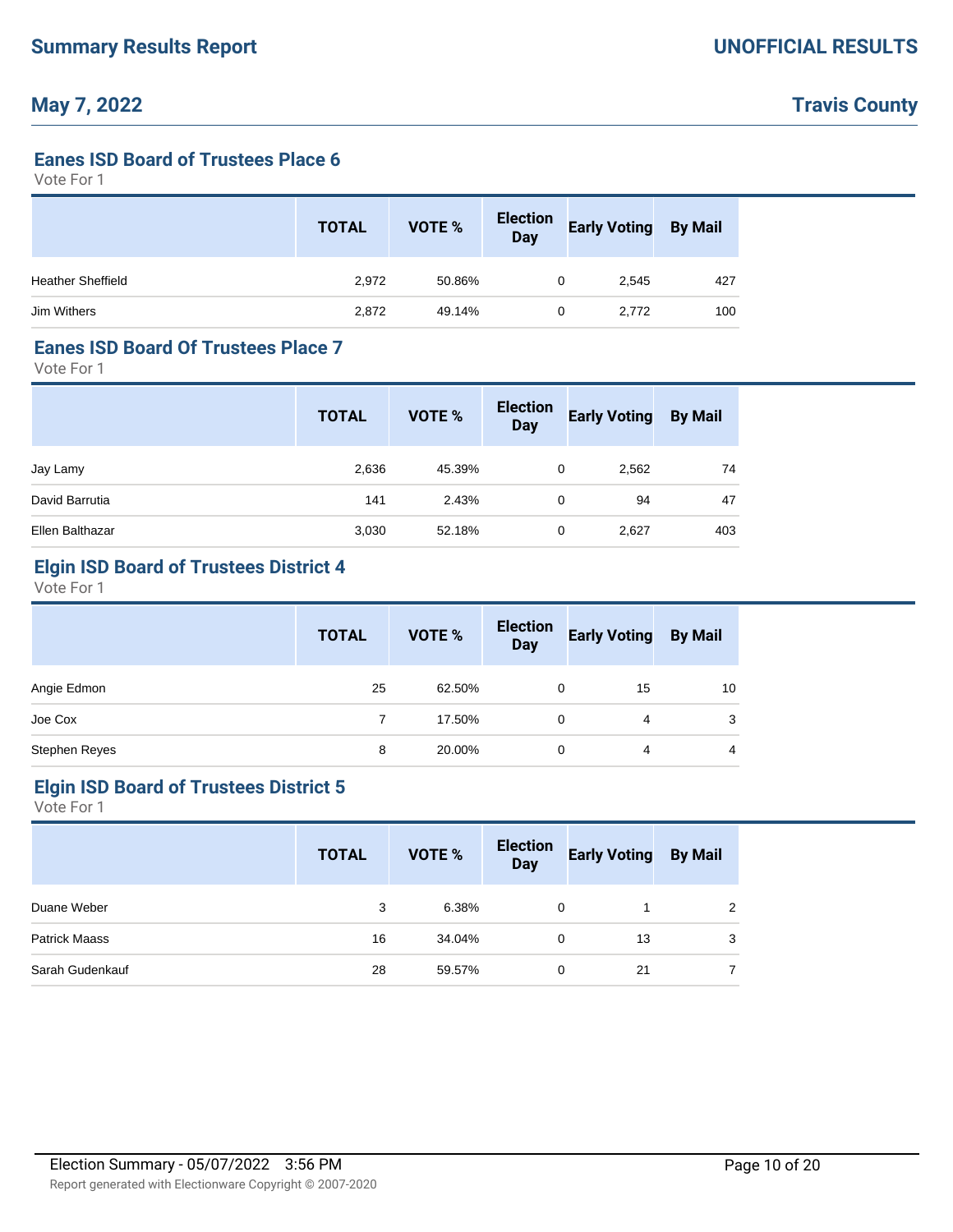## **Travis County**

### **Coupland ISD Proposition A**

Vote For 1

|         | <b>TOTAL</b> | <b>VOTE %</b> | Election<br>Day | <b>Early Voting</b> | <b>By Mail</b> |
|---------|--------------|---------------|-----------------|---------------------|----------------|
| For     | 0            | $0.00\%$      | 0               |                     |                |
| Against | 2            | 100.00%       | 0               |                     |                |

#### **Del Valle ISD Proposition A**

Vote For 1

|         | <b>TOTAL</b> | VOTE % | Election<br>Day | <b>Early Voting By Mail</b> |    |
|---------|--------------|--------|-----------------|-----------------------------|----|
| For     | 798          | 61.29% | 0               | 718                         | 80 |
| Against | 504          | 38.71% | 0               | 421                         | 83 |

#### **Lake Travis ISD Board of Trustees Place 3**

Vote For 1

|                     | <b>TOTAL</b> | VOTE % | <b>Election</b><br><b>Day</b> | <b>Early Voting</b> | <b>By Mail</b> |
|---------------------|--------------|--------|-------------------------------|---------------------|----------------|
| Laurie Higginbotham | 3,260        | 41.88% | 0                             | 2,863               | 397            |
| Erin Archer         | 4,524        | 58.12% | 0                             | 4,157               | 367            |

## **Lake Travis ISD Board of Trustees Place 4**

Vote For 1

|               | <b>TOTAL</b> | VOTE % | <b>Election</b><br><b>Day</b> | <b>Early Voting</b> | <b>By Mail</b> |
|---------------|--------------|--------|-------------------------------|---------------------|----------------|
| John Aoueille | 4,526        | 58.49% |                               | 4,140               | 386            |
| Kit Crumbley  | 3,212        | 41.51% | 0                             | 2,848               | 364            |

### **Lake Travis ISD Board of Trustees Place 5**

|                 | <b>TOTAL</b> | VOTE % | <b>Election</b><br><b>Day</b> | <b>Early Voting</b> | <b>By Mail</b> |
|-----------------|--------------|--------|-------------------------------|---------------------|----------------|
| Porter Herring  | 2,845        | 37.02% | 0                             | 2,547               | 298            |
| Kimberly Flasch | 4,840        | 62.98% | 0                             | 4,384               | 456            |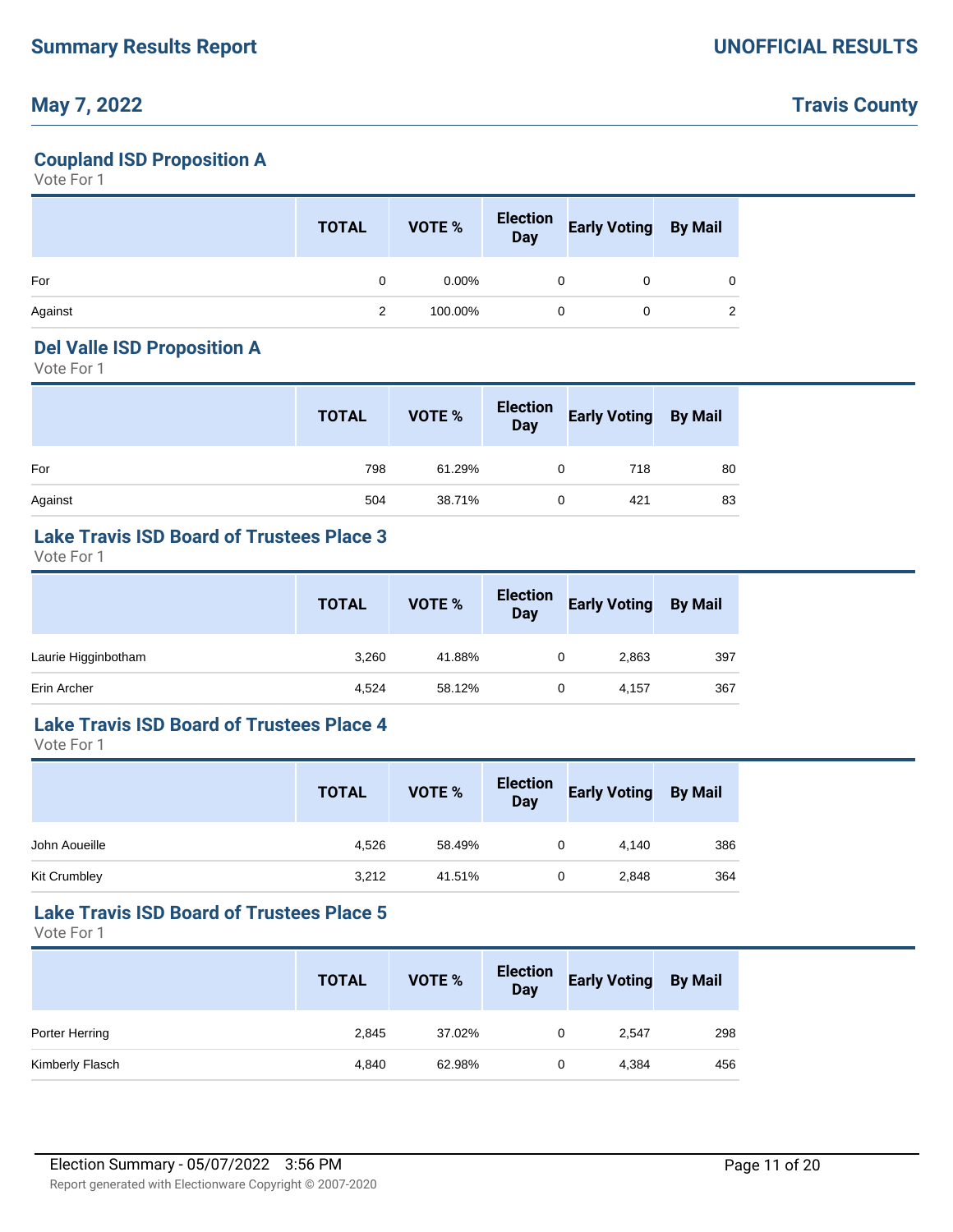## **Travis County**

## **Pflugerville ISD Board of Trustees Place 3**

Vote For 1

|                | <b>TOTAL</b> | VOTE % | <b>Election</b><br>Day | <b>Early Voting</b> | <b>By Mail</b> |
|----------------|--------------|--------|------------------------|---------------------|----------------|
| Pat McCord     | 1,342        | 40.80% | 0                      | 1,096               | 246            |
| Renae Mitchell | 1,947        | 59.20% | 0                      | 1,455               | 492            |

# **Pflugerville ISD Board of Trustees Place 4**

Vote For 1

|                | <b>TOTAL</b> | VOTE % | <b>Election</b><br><b>Day</b> | <b>Early Voting</b> | <b>By Mail</b> |
|----------------|--------------|--------|-------------------------------|---------------------|----------------|
| Vernagene Mott | 2,217        | 66.60% |                               | 1.675               | 542            |
| Corbin Black   | 1.112        | 33.40% | 0                             | 905                 | 207            |

### **Pflugerville ISD Board of Trustees Place 5**

Vote For 1

|               | <b>TOTAL</b> | VOTE % | Election<br>Day | <b>Early Voting</b> | <b>By Mail</b> |
|---------------|--------------|--------|-----------------|---------------------|----------------|
| Brian Allen   | 1,655        | 50.00% | 0               | 1.260               | 395            |
| Alissa Molina | 1,655        | 50.00% | 0               | 1,303               | 352            |

#### **Hays Consolidated ISD Proposition A**

Vote For 1

|         | <b>TOTAL</b> | VOTE % | Election<br>Day | <b>Early Voting By Mail</b> |              |
|---------|--------------|--------|-----------------|-----------------------------|--------------|
| For     |              | 50.00% |                 |                             | 0            |
| Against |              | 50.00% | 0               |                             | $\mathbf{0}$ |

#### **Travis Co MUD 10 Directors**

|                  | <b>TOTAL</b> | <b>VOTE %</b> | <b>Election</b><br><b>Day</b> | <b>Early Voting</b> | <b>By Mail</b> |
|------------------|--------------|---------------|-------------------------------|---------------------|----------------|
| John Sneed       | 43           | 50.59%        | $\Omega$                      | 37                  | 6              |
| David DeGreeff   | 14           | 16.47%        | 0                             | 10                  | 4              |
| Daniel Eckermann | 28           | 32.94%        | 0                             | 23                  | 5              |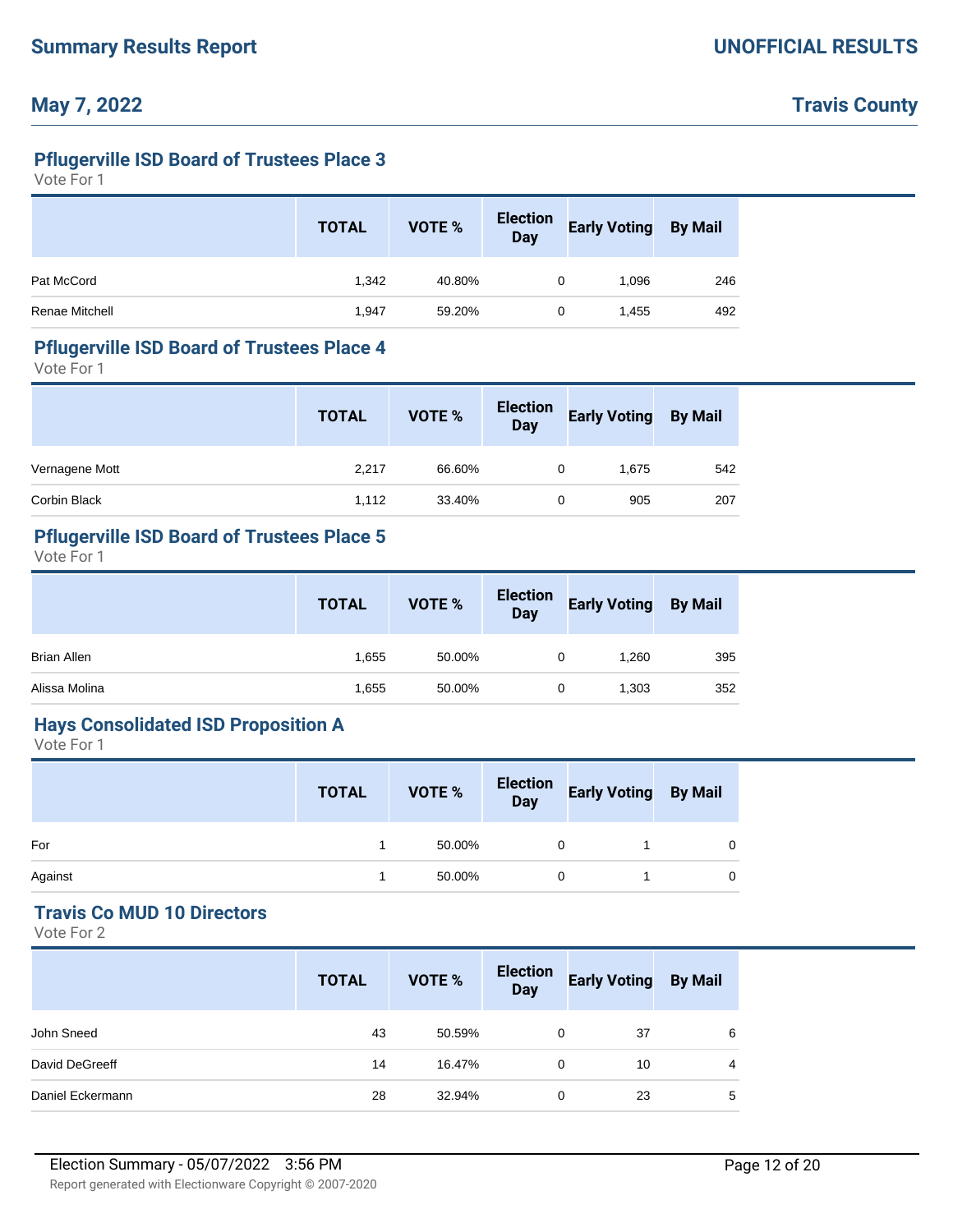# **Travis County**

### **Bastrop Travis Counties ESD 1 Commissioners**

Vote For 2

|                       | <b>TOTAL</b> | VOTE % | <b>Election</b><br><b>Day</b> | <b>Early Voting</b> | <b>By Mail</b> |
|-----------------------|--------------|--------|-------------------------------|---------------------|----------------|
| Liston Crim           | 22           | 26.83% | 0                             | 16                  | 6              |
| <b>Larry Moseley</b>  | 30           | 36.59% | 0                             | 22                  | 8              |
| <b>Matthew Benson</b> | 30           | 36.59% | 0                             | 21                  | 9              |

### **Lago Vista ISD Proposition A**

Vote For 1

|         | <b>TOTAL</b> | VOTE % | Election<br>Day | <b>Early Voting By Mail</b> |     |
|---------|--------------|--------|-----------------|-----------------------------|-----|
| For     | 745          | 51.88% |                 | 646                         | 99  |
| Against | 691          | 48.12% | 0               | 513                         | 178 |

## **Lago Vista ISD Proposition B**

Vote For 1

|         | <b>TOTAL</b> | VOTE % | Election<br>Day | <sup>4</sup> Early Voting By Mail |     |
|---------|--------------|--------|-----------------|-----------------------------------|-----|
| For     | 806          | 56.36% |                 | 673                               | 133 |
| Against | 624          | 43.64% | 0               | 483                               | 141 |

## **Lago Vista ISD Proposition C**

|         | <b>TOTAL</b> | VOTE % | Election<br>Day | <b>Early Voting By Mail</b> |     |
|---------|--------------|--------|-----------------|-----------------------------|-----|
| For     | 729          | 50.98% |                 | 627                         | 102 |
| Against | 701          | 49.02% |                 | 529                         | 172 |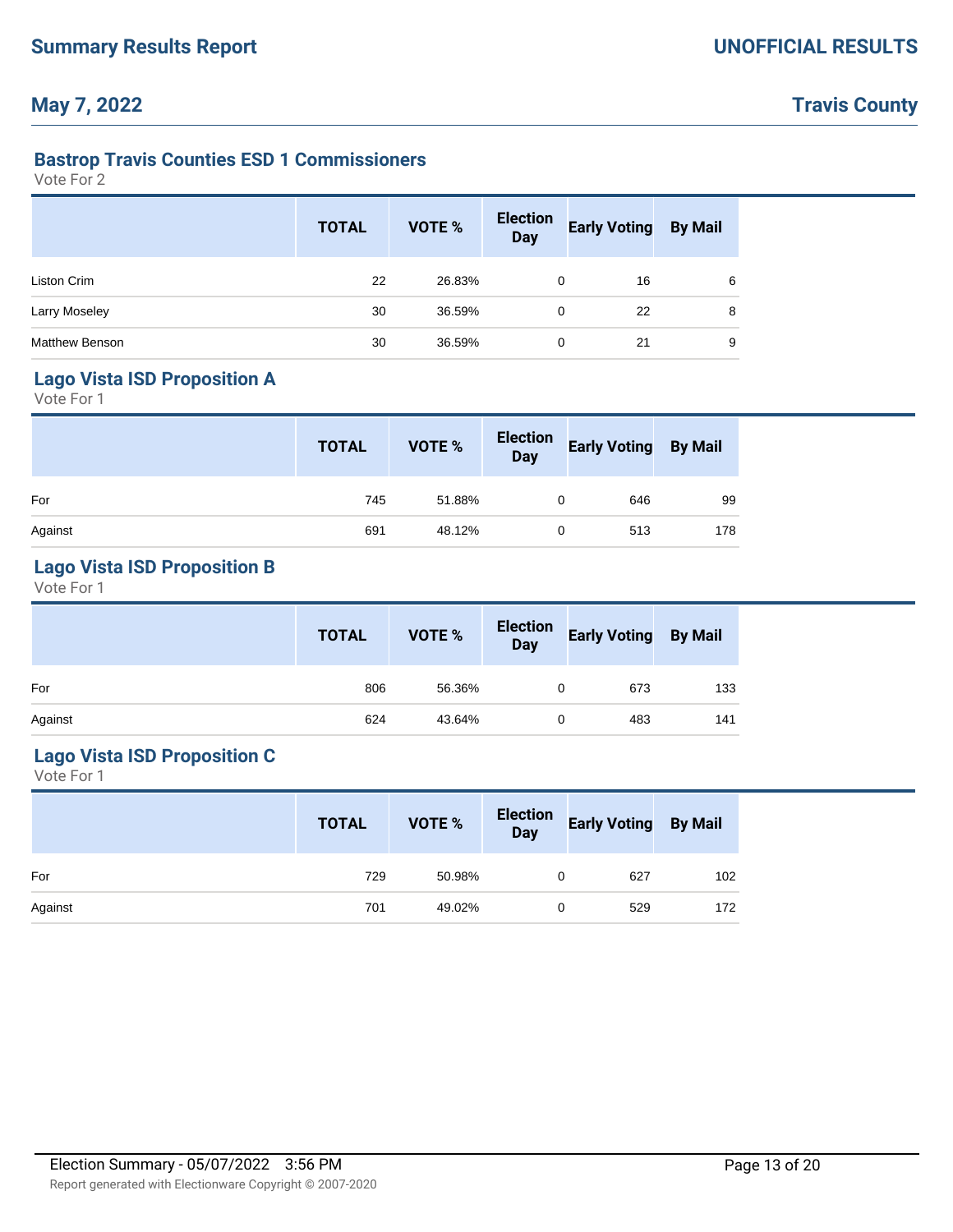**Travis County**

### **Creedmoor MUD Directors**

Vote For 5

|                      | <b>TOTAL</b> | VOTE % | <b>Election</b><br><b>Day</b> | <b>Early Voting</b> | <b>By Mail</b> |
|----------------------|--------------|--------|-------------------------------|---------------------|----------------|
| Roman Harris         | 1            | 20.00% | $\mathbf 0$                   |                     | $\Omega$       |
| <b>Heron Salinas</b> | 1            | 20.00% | $\mathbf 0$                   |                     | $\Omega$       |
| Pat Boyle            | 1            | 20.00% | $\mathbf 0$                   |                     | $\Omega$       |
| Charles Thompson     | 1            | 20.00% | $\mathbf 0$                   |                     | $\Omega$       |
| David Tuckfield      | 1            | 20.00% | 0                             |                     | 0              |

## **Creedmoor MUD Proposition A**

Vote For 1

|         | <b>TOTAL</b> | VOTE %   | Election<br>Day | <b>Early Voting By Mail</b> |   |
|---------|--------------|----------|-----------------|-----------------------------|---|
| For     |              | 100.00%  |                 |                             | 0 |
| Against | 0            | $0.00\%$ | 0               |                             | 0 |

## **Creedmoor MUD Proposition B**

Vote For 1

|         | <b>TOTAL</b> | VOTE %   |          | Election Early Voting By Mail |   |
|---------|--------------|----------|----------|-------------------------------|---|
| For     |              | 100.00%  | $\Omega$ |                               |   |
| Against |              | $0.00\%$ | $\Omega$ |                               | 0 |

## **Creedmoor MUD Proposition C**

|         | <b>TOTAL</b> | VOTE %   | Election<br>Day | <b>Early Voting By Mail</b> |   |  |
|---------|--------------|----------|-----------------|-----------------------------|---|--|
| For     |              | 100.00%  | 0               |                             |   |  |
| Against | $\Omega$     | $0.00\%$ | 0               |                             | 0 |  |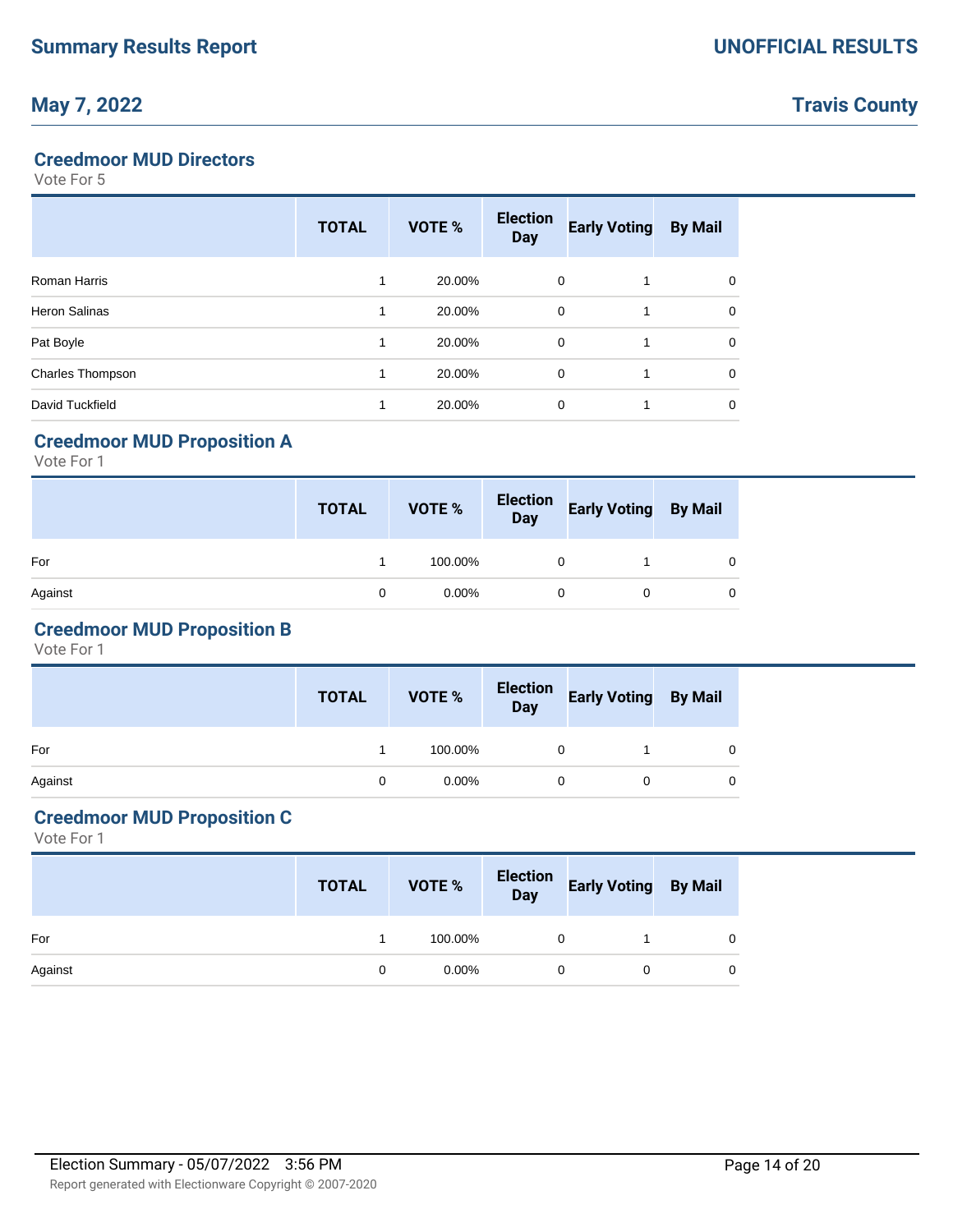## **Travis County**

### **Creedmoor MUD Proposition D**

Vote For 1

|         | <b>TOTAL</b> | VOTE %   | Election<br>Day | <b>Early Voting By Mail</b> |  |
|---------|--------------|----------|-----------------|-----------------------------|--|
| For     |              | 100.00%  |                 |                             |  |
| Against | 0            | $0.00\%$ |                 |                             |  |

#### **Creedmoor MUD Proposition E**

Vote For 1

|         | <b>TOTAL</b> | VOTE %   | Election<br>Day | <b>Early Voting By Mail</b> |   |
|---------|--------------|----------|-----------------|-----------------------------|---|
| For     |              | 100.00%  |                 |                             | 0 |
| Against | 0            | $0.00\%$ |                 |                             | 0 |

## **Creedmoor MUD Proposition F**

Vote For 1

|         | <b>TOTAL</b> | <b>VOTE %</b> | Election<br>Day | <b>Early Voting By Mail</b> |   |
|---------|--------------|---------------|-----------------|-----------------------------|---|
| For     |              | 100.00%       |                 |                             | 0 |
| Against | 0            | $0.00\%$      |                 |                             | 0 |

## **Creedmoor MUD Proposition G**

Vote For 1

|         | <b>TOTAL</b> | VOTE %   | Election<br>Day | <b>Early Voting By Mail</b> |   |
|---------|--------------|----------|-----------------|-----------------------------|---|
| For     |              | 100.00%  |                 |                             | 0 |
| Against | 0            | $0.00\%$ |                 |                             | 0 |

### **Creedmoor MUD Proposition H**

|         | <b>TOTAL</b> | VOTE %   | Election<br>Day | <b>Early Voting By Mail</b> |   |
|---------|--------------|----------|-----------------|-----------------------------|---|
| For     |              | 100.00%  | 0               |                             | 0 |
| Against | 0            | $0.00\%$ |                 |                             | 0 |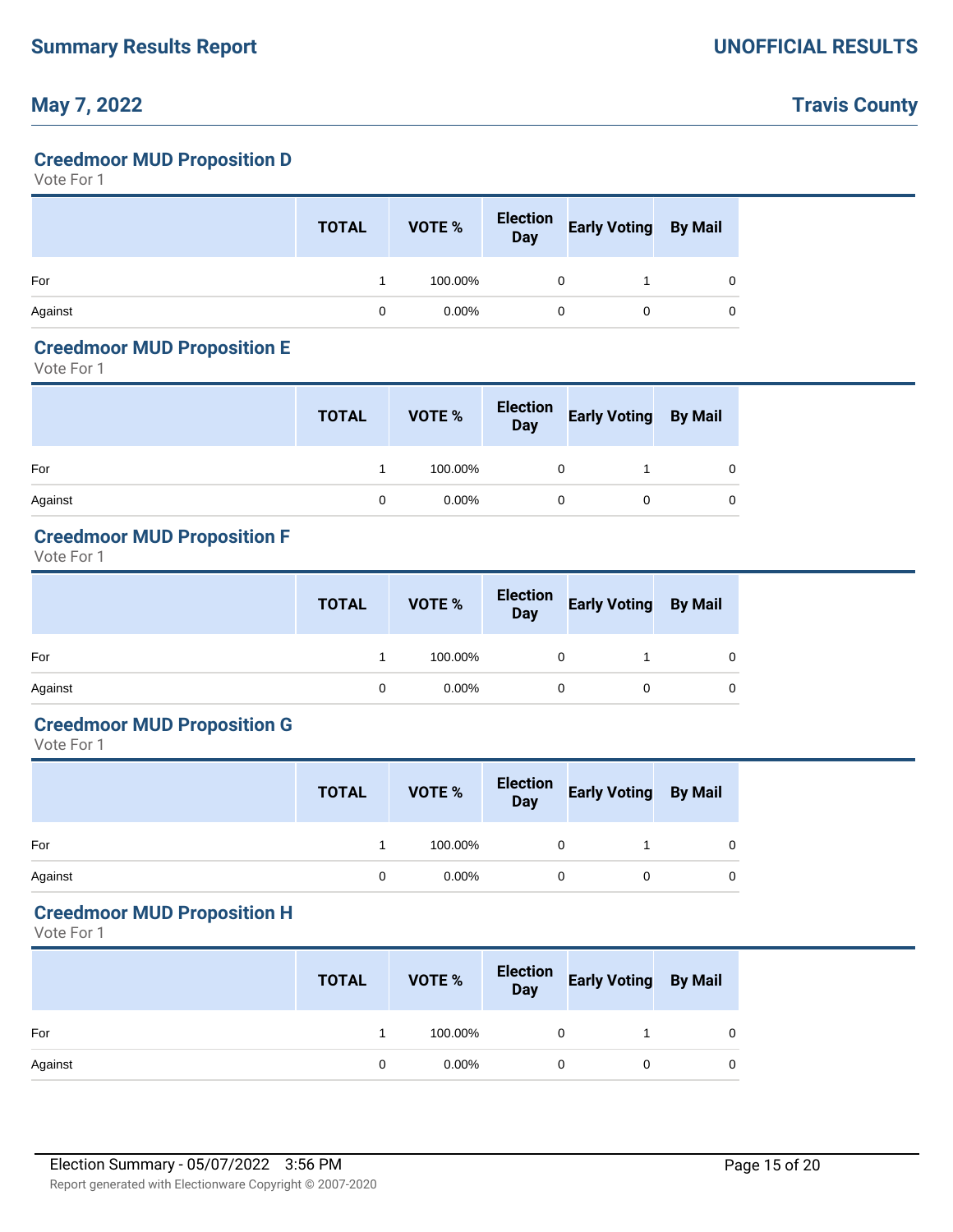# **Travis County**

## **Creedmoor MUD Proposition I**

Vote For 1

|         | <b>TOTAL</b> | VOTE %   | Election<br>Day | <b>Early Voting By Mail</b> |  |
|---------|--------------|----------|-----------------|-----------------------------|--|
| For     |              | 100.00%  |                 |                             |  |
| Against |              | $0.00\%$ | 0               | 0                           |  |

#### **New Sweden MUD 1 Directors**

Vote For 5

|                    | <b>TOTAL</b> | VOTE % | <b>Election</b><br><b>Day</b> | <b>Early Voting</b> | <b>By Mail</b> |
|--------------------|--------------|--------|-------------------------------|---------------------|----------------|
| Kristen Alexandrov | $\mathbf 0$  |        | 0                             | 0                   | 0              |
| Connie Clark       | $\mathbf 0$  |        | 0                             | 0                   | $\mathbf 0$    |
| Craig Couch        | $\mathbf 0$  |        | 0                             | 0                   | $\mathbf 0$    |
| Amy Martin         | 0            |        | 0                             | 0                   | 0              |
| Josh Rolfe         | 0            |        | 0                             | 0                   | 0              |

## **New Sweden MUD 1 Proposition A**

Vote For 1

|         | <b>TOTAL</b> | VOTE % | Election<br>Day Early Voting By Mail |  |
|---------|--------------|--------|--------------------------------------|--|
| For     |              |        |                                      |  |
| Against |              |        |                                      |  |

### **New Sweden MUD 1 Proposition B**

|         | <b>TOTAL</b> | <b>VOTE %</b> | Election<br>Day Early Voting By Mail |  |
|---------|--------------|---------------|--------------------------------------|--|
| For     | 0            |               |                                      |  |
| Against | 0            |               |                                      |  |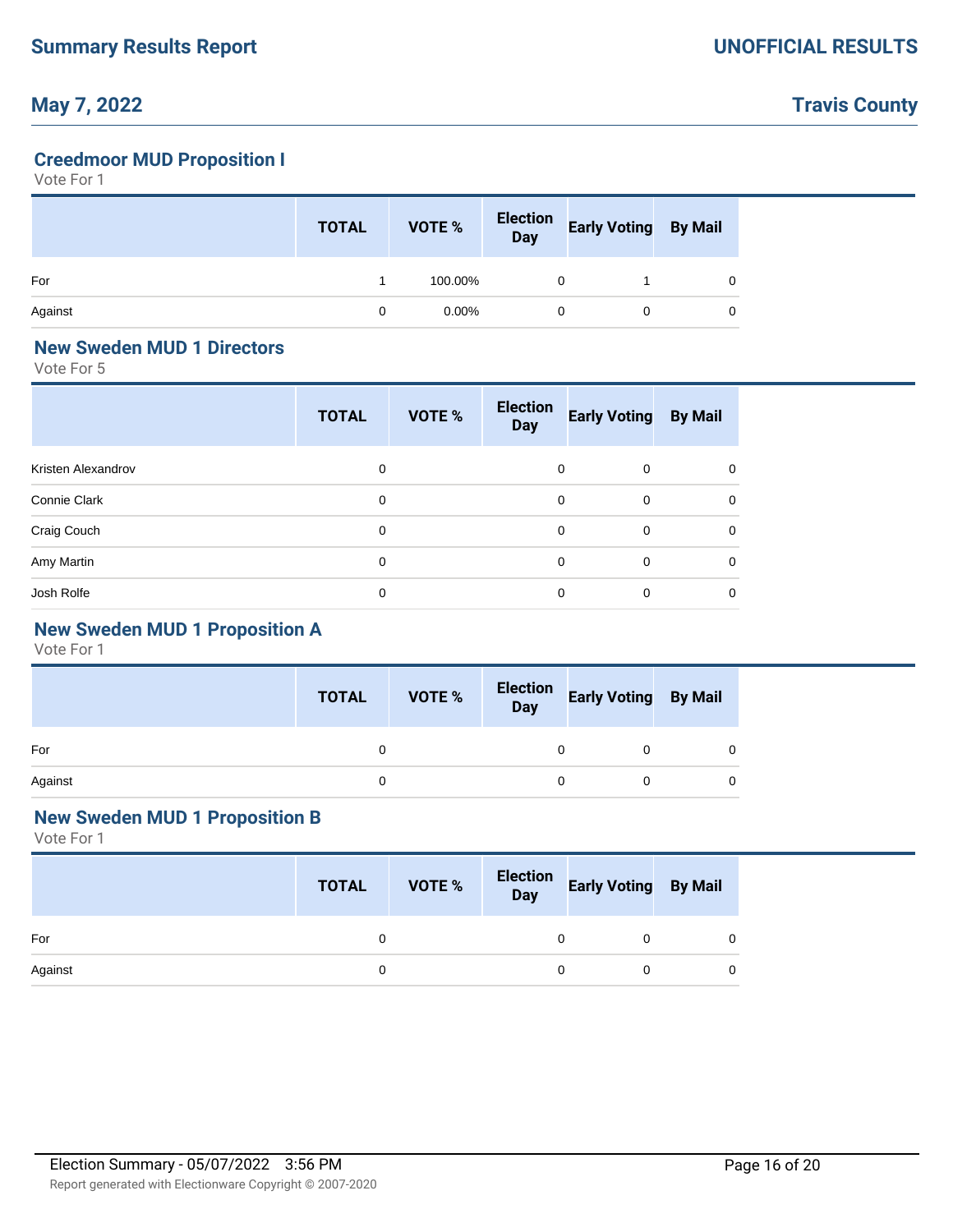## **Travis County**

### **New Sweden MUD 1 Proposition C**

Vote For 1

|         | <b>TOTAL</b> | <b>VOTE %</b> | Election<br>Day | Early Voting By Mail |  |
|---------|--------------|---------------|-----------------|----------------------|--|
| For     |              |               | 0               |                      |  |
| Against | 0            |               | 0               |                      |  |

#### **New Sweden MUD 1 Proposition D**

Vote For 1

|         | <b>TOTAL</b> | VOTE % | Election<br>Day | <b>Early Voting By Mail</b> |   |
|---------|--------------|--------|-----------------|-----------------------------|---|
| For     |              |        |                 |                             | 0 |
| Against |              |        |                 |                             | 0 |

## **New Sweden MUD 1 Proposition E**

Vote For 1

|         | <b>TOTAL</b> | VOTE % |   | Election Early Voting By Mail |  |
|---------|--------------|--------|---|-------------------------------|--|
| For     | 0            |        | 0 |                               |  |
| Against | 0            |        |   |                               |  |

### **New Sweden MUD 1 Proposition F**

Vote For 1

|         | <b>TOTAL</b> | VOTE % | Election<br>Day | Early Voting By Mail |   |
|---------|--------------|--------|-----------------|----------------------|---|
| For     |              |        |                 |                      |   |
| Against |              |        |                 |                      | 0 |

### **New Sweden MUD 1 Proposition G**

|         | <b>TOTAL</b> | VOTE % | Election<br>Day | <b>Early Voting By Mail</b> |   |
|---------|--------------|--------|-----------------|-----------------------------|---|
| For     |              |        |                 |                             | 0 |
| Against |              |        |                 |                             | 0 |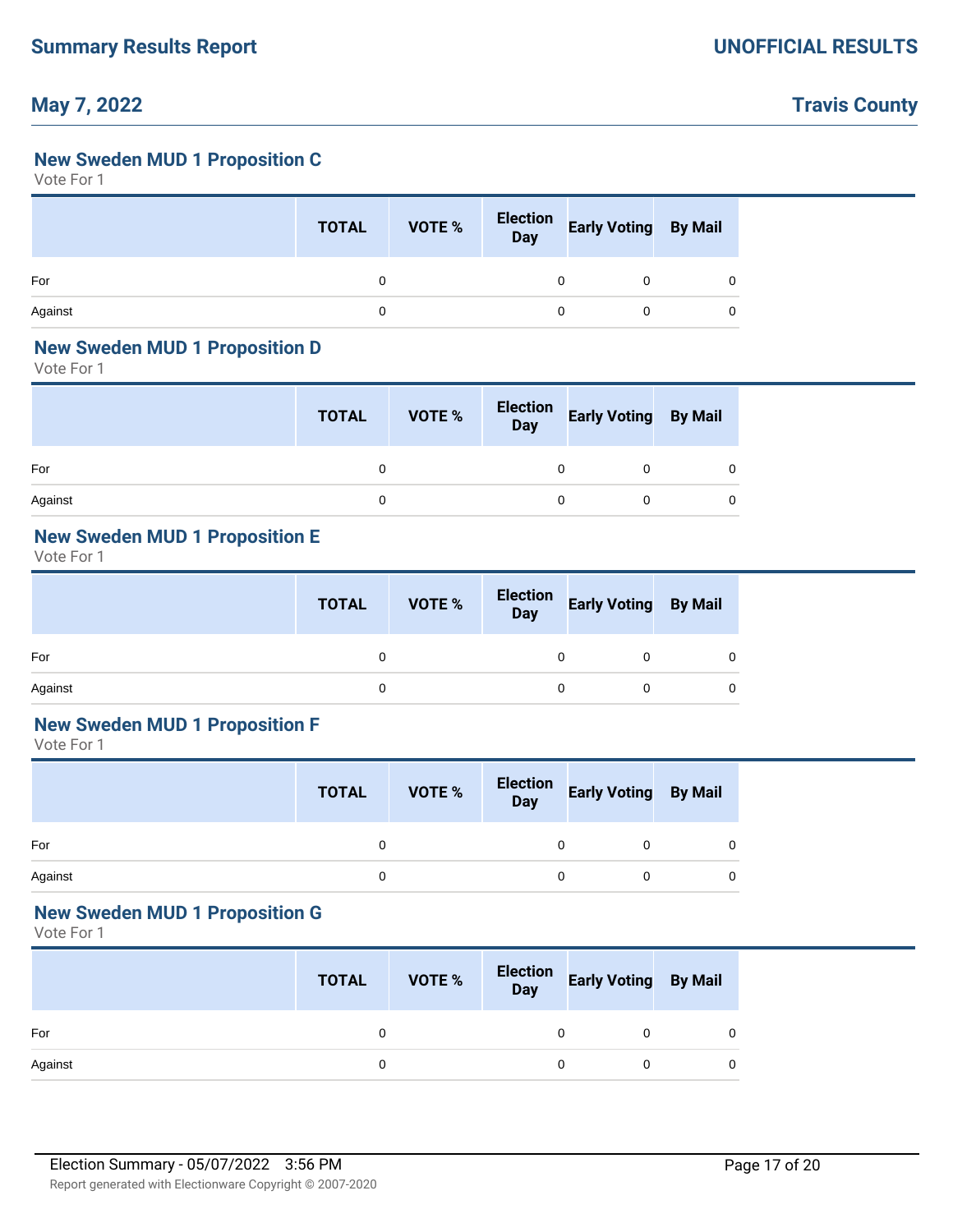# **Travis County**

### **Travis County ESD 1 Proposition A**

Vote For 1

|         | <b>TOTAL</b> | VOTE % | Election<br>Day | <b>Early Voting By Mail</b> |     |
|---------|--------------|--------|-----------------|-----------------------------|-----|
| For     | 899          | 50.76% | 0               | 698                         | 201 |
| Against | 872          | 49.24% | 0               | 709                         | 163 |

#### **Travis County ESD 13 Proposition A**

Vote For 1

|         | <b>TOTAL</b> | VOTE % | Election<br>Day | <b>Early Voting By Mail</b> |   |
|---------|--------------|--------|-----------------|-----------------------------|---|
| For     | 12           | 63.16% |                 |                             | 4 |
| Against |              | 36.84% |                 |                             | 5 |

### **Mustang Ridge MUD Directors**

Vote For 5

|                  | <b>TOTAL</b> | VOTE % | <b>Election</b><br><b>Day</b> | <b>Early Voting</b> | <b>By Mail</b> |
|------------------|--------------|--------|-------------------------------|---------------------|----------------|
| Joe Regalado     |              | 20.00% | 0                             |                     | 0              |
| Michael DeBonis  |              | 20.00% | 0                             |                     | 0              |
| Bryan Brown      |              | 20.00% | 0                             | 1                   | 0              |
| Adam Van Ackeren |              | 20.00% | 0                             |                     | 0              |
| John Gurasich    |              | 20.00% | 0                             |                     | 0              |

#### **Mustang Ridge MUD Proposition A**

|         | <b>TOTAL</b> | <b>VOTE %</b> | Election<br>Day | Early Voting By Mail |  |
|---------|--------------|---------------|-----------------|----------------------|--|
| For     |              | 100.00%       |                 |                      |  |
| Against | 0            | $0.00\%$      |                 |                      |  |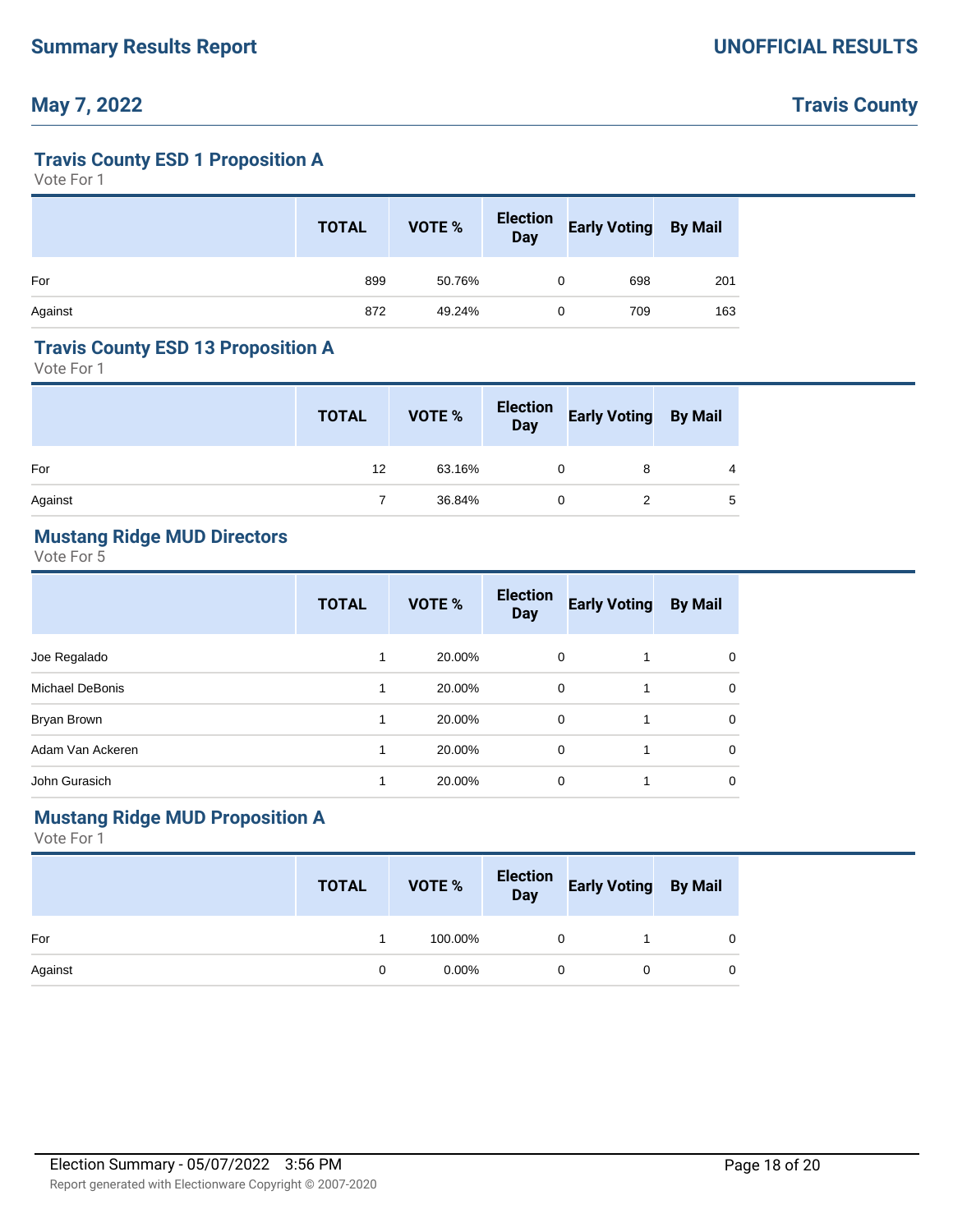## **Travis County**

#### **Mustang Ridge MUD Proposition B**

Vote For 1

|         | <b>TOTAL</b> | VOTE %   | Election<br>Day | <b>Early Voting By Mail</b> |   |
|---------|--------------|----------|-----------------|-----------------------------|---|
| For     |              | 100.00%  |                 |                             | 0 |
| Against |              | $0.00\%$ |                 |                             | 0 |

#### **Mustang Ridge MUD Proposition C**

Vote For 1

|         | <b>TOTAL</b> | VOTE %   | Election<br>Day | Early Voting By Mail |  |
|---------|--------------|----------|-----------------|----------------------|--|
| For     |              | 100.00%  | 0               |                      |  |
| Against | 0            | $0.00\%$ | 0               |                      |  |

#### **Mustang Ridge MUD Proposition D**

Vote For 1

|         | <b>TOTAL</b> | VOTE %   | Election<br>Day | <b>Early Voting By Mail</b> |   |
|---------|--------------|----------|-----------------|-----------------------------|---|
| For     |              | 100.00%  |                 |                             | 0 |
| Against | 0            | $0.00\%$ |                 |                             | 0 |

### **Mustang Ridge MUD Proposition E**

Vote For 1

|         | <b>TOTAL</b> | VOTE %   | Election<br>Day | <b>Early Voting By Mail</b> |   |
|---------|--------------|----------|-----------------|-----------------------------|---|
| For     |              | 100.00%  |                 |                             | 0 |
| Against | 0            | $0.00\%$ |                 |                             | 0 |

#### **Mustang Ridge MUD Proposition F**

|         | <b>TOTAL</b> | VOTE %   | Election<br>Day | <b>Early Voting By Mail</b> |   |
|---------|--------------|----------|-----------------|-----------------------------|---|
| For     |              | 100.00%  |                 |                             | 0 |
| Against | 0            | $0.00\%$ |                 |                             | 0 |